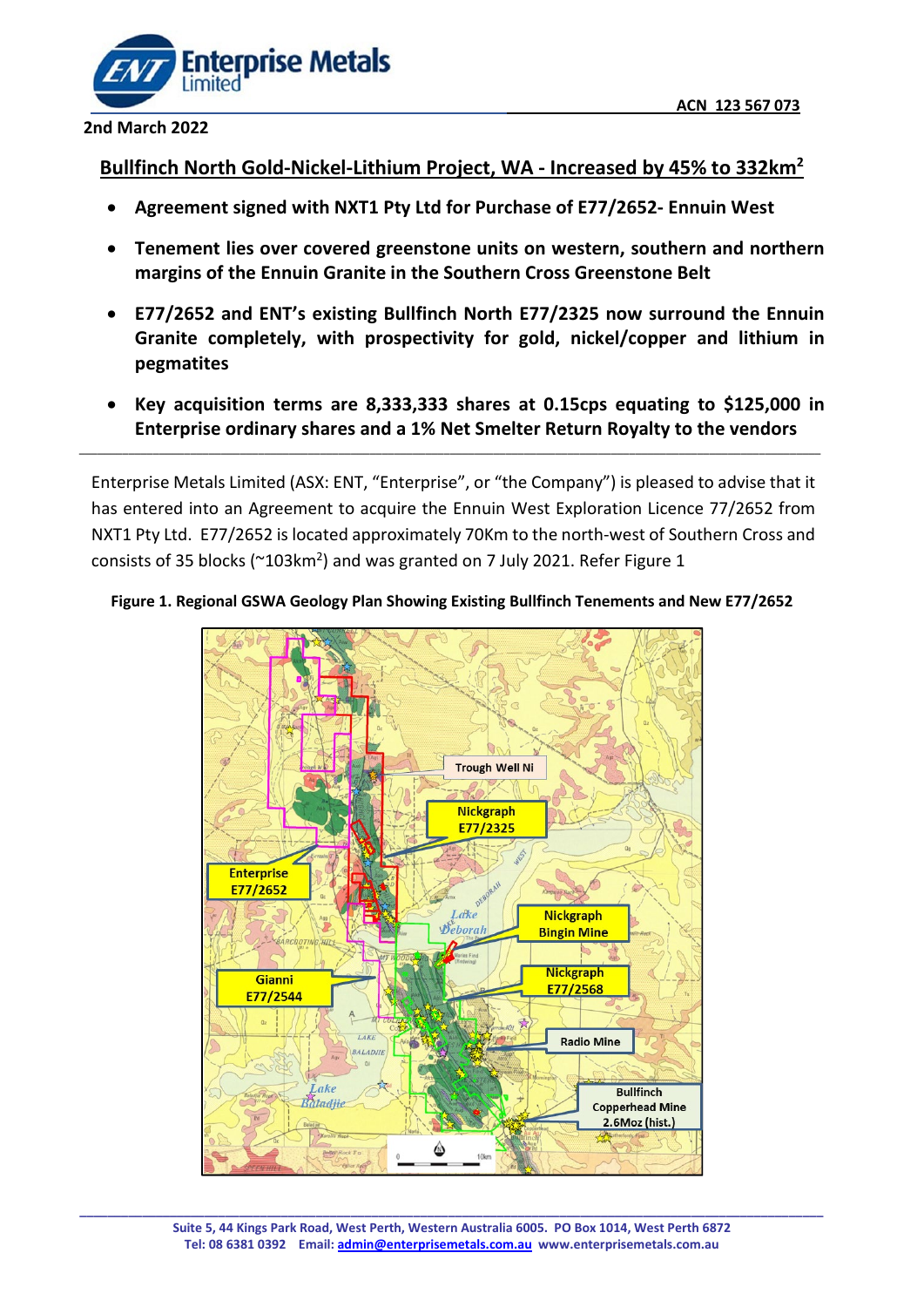#### **Project Geology**

The Southern Cross Greenstone Belt is a NNE trending belt within the Southern Cross domain of the Youanmi Terrane. Regional gold deposits are known to be hosted in Banded Iron Formations (BIF's) and shear zones, associated with pyrrhotite, pyrite, galena, biotite, quartz and sphalerite.

The Project covers over 50km strike of the greenstone belt, and Terra Resources Pty Ltd's *"North Sheet"* geological interpretation is presented in Figure 2 below.



**Figure 2. Bullfinch North, Interpreted Bedrock Geology – North Sheet** *(after Terra Resources)*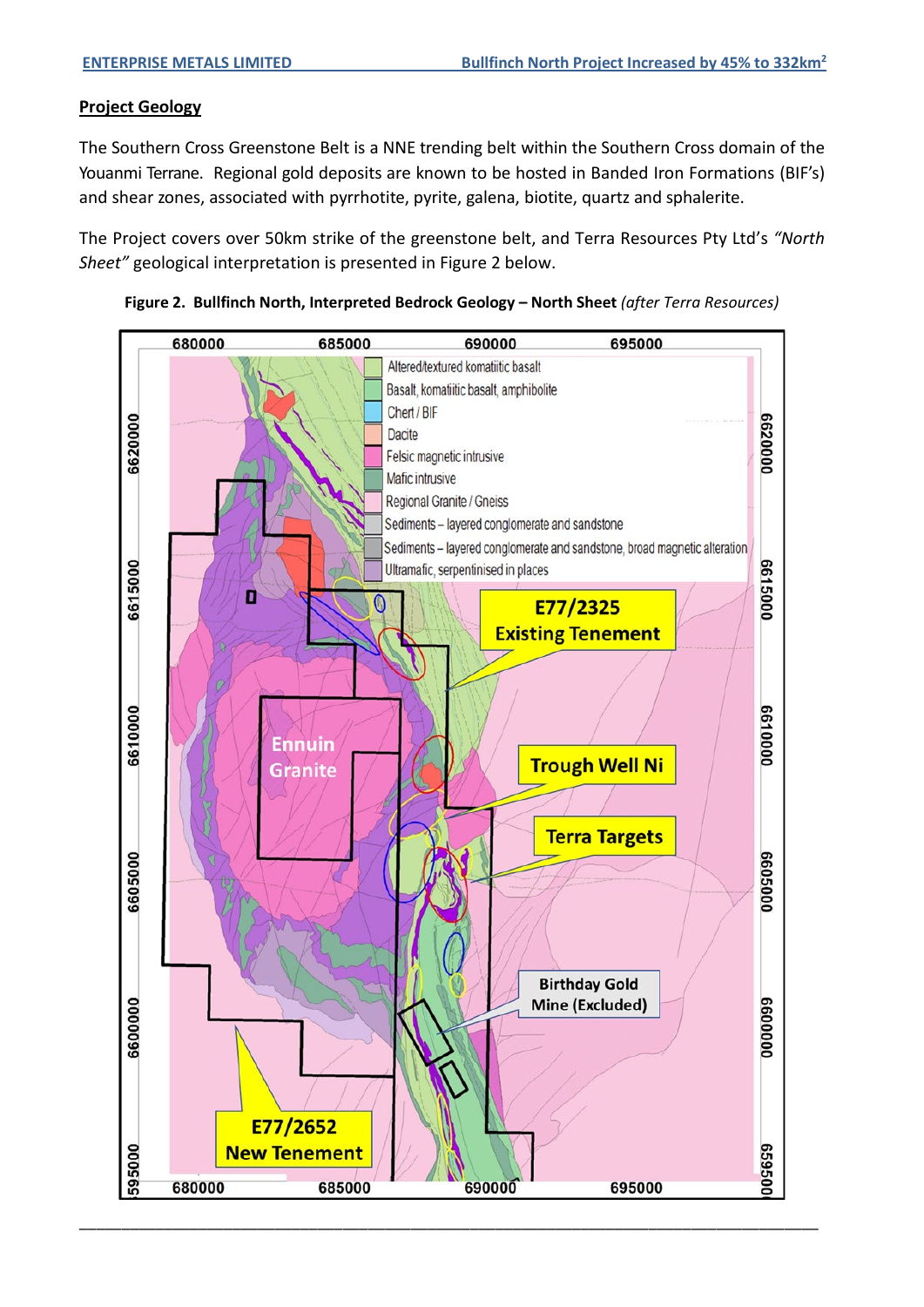#### **Exploration History**

Enterprise's first task regarding E77/2652 is to rapidly compile and review the available drilling data and drill logs in the DMIRS WAMEX database, and in particular focus on pegmatite occurrences in the drill logs. The potential for structurally controlled gold mineralisation on the southern margin of the Ennuin Granite will also be assessed.

The western margin of the current E77/2652 which is largely comprised of ultramafic rocks has seen a considerable amount of nickel exploration between 1968 and 2015, but the southern margin of the tenement with more mafic units has seen much less exploration.

During the nickel boom of 1968-69, International Mining NL discovered nickel sulphide mineralisation in ultramafic rocks at **Trough Well** on the eastern side of the Ennuin Granite. (within current E77/2325) Refer Figure 1.

This led to Kennecott Exploration in joint venture with Amoco Minerals undertaking exploration for nickel on the western side of the Ennuin Granite between 1969 and 1975. Work included aeromagnetic surveys, aerial photography, mapping, rock chip and soil sampling, trenching, ground magnetics and relatively primitive electromagnetic surveys. Auger, RAB, RC and limited diamond drilling was conducted to test the targets defined by the various surveys.

From 1985-1986, Western Mining Corporation undertook exploration within E77/73, on the Jackson One Project with Kennecott. Between 1988 and 1990, Troy Resources Ltd and Mawson Pacific Ltd undertook exploration of E77/176 and E77/224 east of Trough Well and the Mt Jackson Rd.

In 1992 E77/485 (70 Blocks, ~200km<sup>2</sup>) was granted to Dominion Gold Operations Pty Limited over the greenstone units on the western side of the Ennuin Granite, along with other tenements on the eastern side of the granite.

This tenement and Ennuin Project were subsequently taken over by Burmine Ltd and then Sons of Gwalia Ltd. Due to limited outcrop in most areas, extensive shallow RAB drilling on 1km spaced east-west lines was undertaken to locate blanket regolith hosted gold and arsenic anomalies, followed by RC drilling.

E77/485 was progressively reduced in 1997 and 1998 by 45 Blocks, and Polaris Metals NL took control of the tenement. Polaris joint ventured the tenement to Western Areas NL (WSA) in 2000 which did a considerable amount of exploration for nickel. In 2003 four mining leases (M77/1058-1062) were lodged over parts of E77/485. Polaris finally surrendered in E77/485 in December 2008.

Between 2008-2015 Southern Cross Goldfields Ltd (SXG) and WSA explored the northern part of current E77/2652 for lateritic and sulphide nickel. In 2012 a high resolution aeromagnetic survey was flown over the Trough Well and Ennuin West areas for SXG and its JV partner WSA. (total 6,746 line km at 100m line spacing with mean terrain clearance of 50m).

Since 2015, when the ground was surrendered by Black Oak Minerals Ltd (E77/2093), there has been little to no exploration undertaken.

#### **Background – Enterprise's Bullfinch North Exploration Project**

On 24 May 2020 Enterprise entered into a 2 year "*Option to Purchase*" Terms Sheet with Nickgraph Pty Ltd, covering the Bullfinch North Project. The Option can be extended for a further 2 years. A separate 2 year option agreement was also entered into over the western margin of the greenstone belt and Lake Deborah with Mr Peter Gianni and that option expires on 24 August 2022.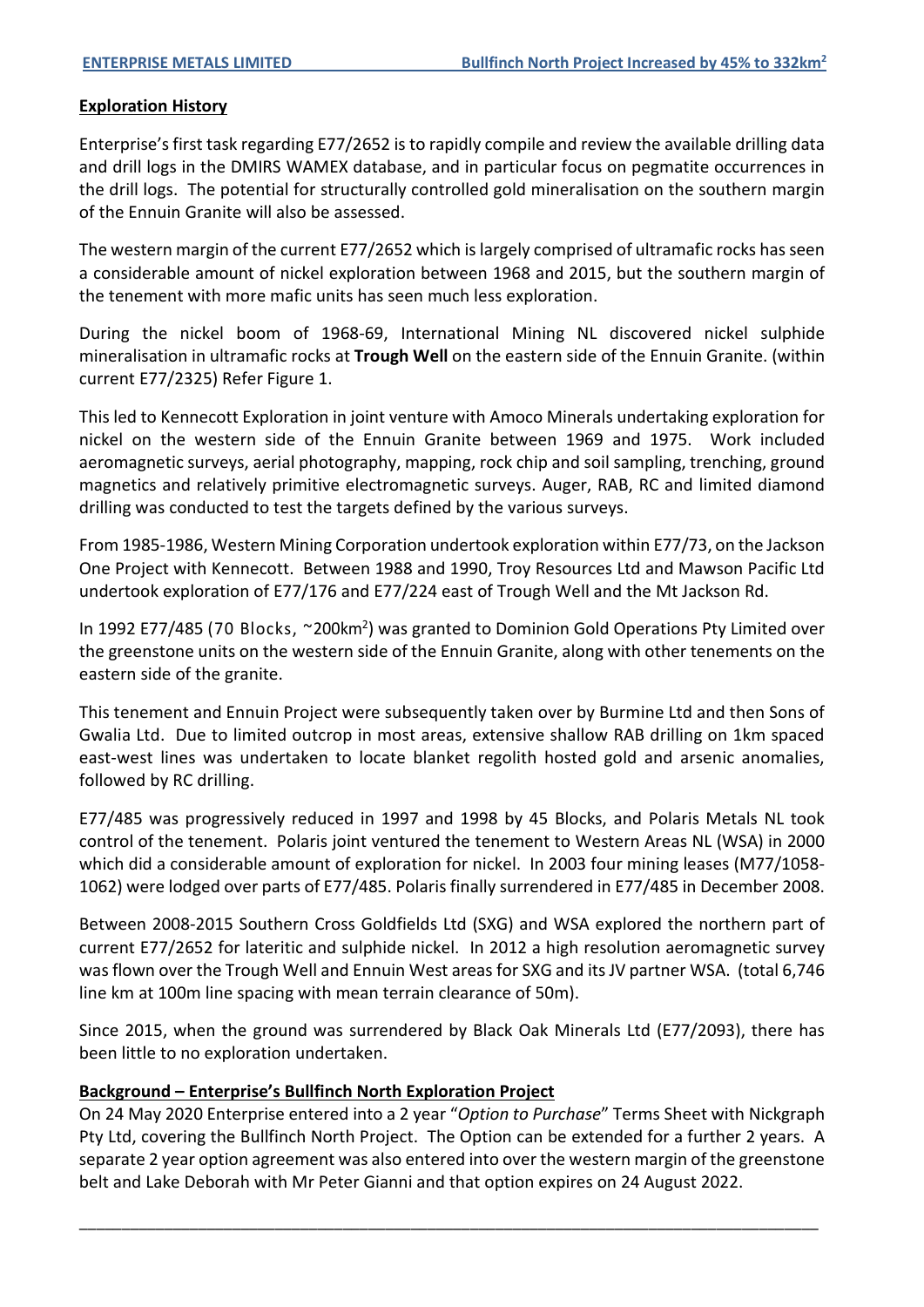The Southern Cross Greenstone Belt hosts more than 150 known gold deposits, which collectively have produced more than 10 million ounces of gold. The major gold deposits such as Frasers at Southern Cross, Marvel Loch, Nevoria, Great Victoria, Yilgarn Star and Copperhead (at Bullfinch) have produced the majority of these ounces. The great majority of these ounces were mined from deposits south of Bullfinch.

By comparison, competitor gold exploration north of Bullfinch was largely focused on relatively shallow drill testing of small historic outcropping gold workings, which failed to find any major new deposits. Other impediments to successful exploration included transported overburden on the eastern and western flanks of the belt and the previous fragmented tenement ownership.

The project area now stretches from Bullfinch in the south to north of Trough Well and covers approximately 50 strike km's (332 km<sup>2</sup>) of granted tenements over Archaean greenstone lithologies prospective for orogenic gold deposits, high-grade massive sulphide nickel-copper deposits and potentially lithium. Enterprise's primary focus has been on identifying gold targets for RC drill testing. However soil sampling for lithium has also been prioritised based on early orientation soil sampling of pegmatite occurrences south of Lake Deborah.

This ASX Announcement has been approved in accordance with the Company's published continuous disclosure policy and authorised for release by the Company's Board of Directors.

#### **Further information, contact:**

| Dermot Ryan - Director | Ph: +61 8 6381 0392 | admin@enterprisemetals.com.au |
|------------------------|---------------------|-------------------------------|
|------------------------|---------------------|-------------------------------|

*\_\_\_\_\_\_\_\_\_\_\_\_\_\_\_\_\_\_\_\_\_\_\_\_\_\_\_\_\_\_\_\_\_\_\_\_\_\_\_\_\_\_\_\_\_\_\_\_\_\_\_\_\_\_\_\_\_\_\_\_\_\_\_\_\_\_\_\_\_\_\_\_\_\_\_\_\_\_\_\_*

#### *Competent Person Statement*

*The information in this report that relates to Exploration Activities and Results is based on information compiled by Mr Dermot Ryan, who is an employee of Montana Exploration Services Pty Ltd and a Director and security holder of the Company. Mr Ryan is a Fellow of the Australasian Institute of Mining and Metallurgy and a Member of the Australian Institute of Geoscientists and has sufficient experience of relevance to the styles of mineralisation and the types of deposits under consideration, and to the activities undertaken, to qualify as a Competent Person as defined in the 2012 Edition of the Joint Ore Reserves Committee (JORC) Australasian Code for Reporting of Exploration Results, Mineral Resources and Ore Reserves. Mr Ryan consents to the inclusion in this report of the matters based on information in the form and context in which it appears.*

#### **References**

*30/09/2021:* ENT ASX Release: "*Bullfinch North Project High Priority Gold Targets Identified in Regional Review*" (by Terra Resources Pty Ltd)

*2/12/2021:* ENT ASX Release: "*Ennuin Gold Target Selected for RC Drill Testing at Bullfinch North WA"*

*19/01/2022:* ENT ASX Release: "*Exploration for Lithium Commencing North of Southern Cross."*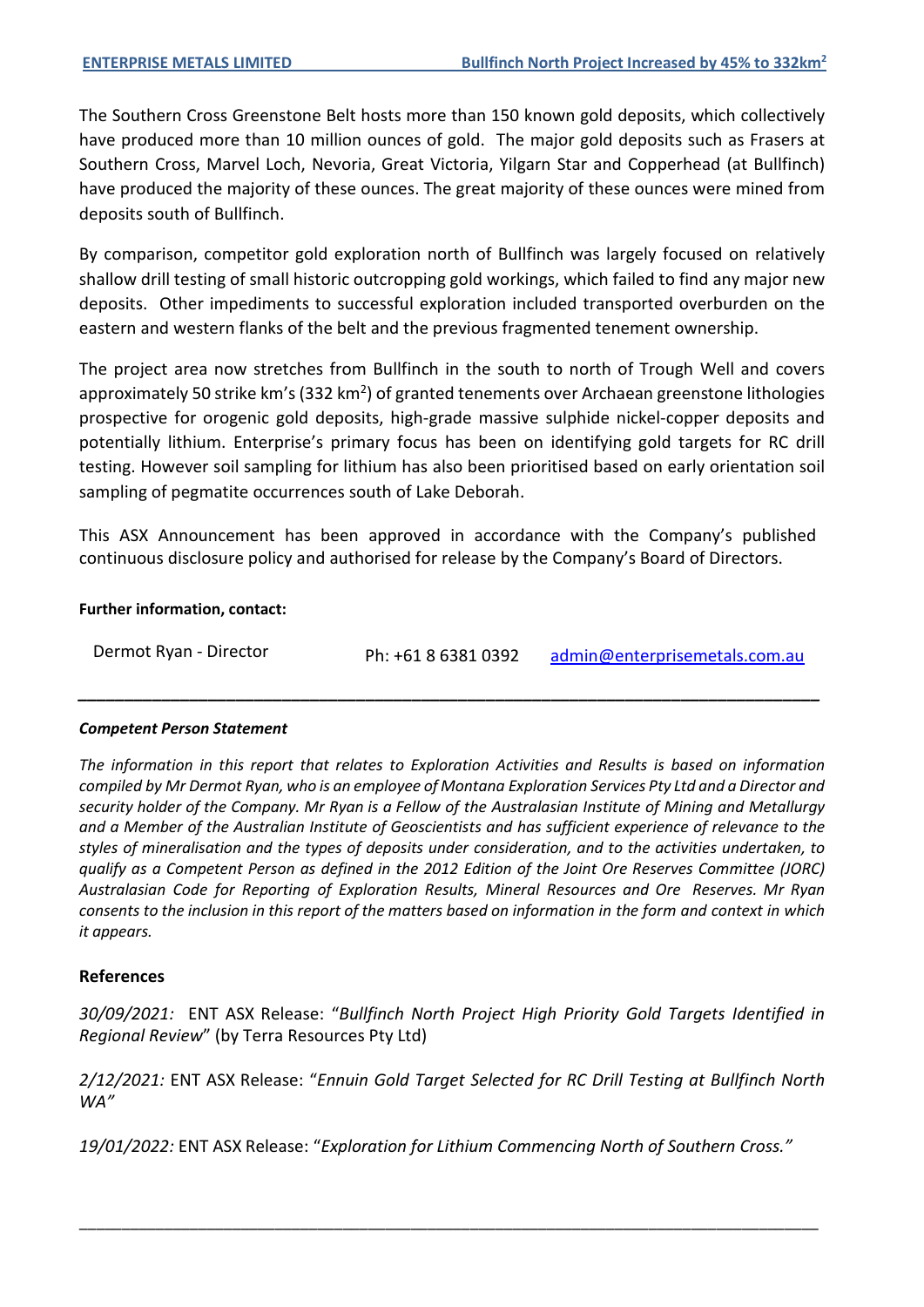# JORC Code, 2012 Edition – Table 1 report E77/2652

## Section 1 Sampling Techniques and Data

(Criteria in this section apply to all succeeding sections.)

| <b>Criteria</b>                                      | <b>JORC Code explanation</b>                                                                                                                                                                                                                                                                                                                                                                                                                                                                                                                                                                                                                                                                                                                                                                                                                                                                                                                                                                                                                                                                   | <b>Commentary</b>                                   |
|------------------------------------------------------|------------------------------------------------------------------------------------------------------------------------------------------------------------------------------------------------------------------------------------------------------------------------------------------------------------------------------------------------------------------------------------------------------------------------------------------------------------------------------------------------------------------------------------------------------------------------------------------------------------------------------------------------------------------------------------------------------------------------------------------------------------------------------------------------------------------------------------------------------------------------------------------------------------------------------------------------------------------------------------------------------------------------------------------------------------------------------------------------|-----------------------------------------------------|
| Sampling<br>techniques                               | Nature and quality of sampling (eg cut channels, random chips, or<br>specific specialised industry standard measurement tools<br>appropriateto the minerals under investigation, such as down hole<br>gamma sondes, or handheld XRF instruments, etc). These<br>examples should not be taken as limiting the broad meaning of<br>sampling.<br>Include reference to measures taken to ensure sample<br>representivityand the appropriate calibration of any measurement<br>tools or systemsused.<br>Aspects of the determination of mineralisation that are Material to<br>thePublic Report.<br>In cases where 'industry standard' work has been done this would<br>berelatively simple (eg 'reverse circulation drilling was used to<br>obtain 1 m samples from which 3 kg was pulverised to produce a<br>30 g chargefor fire assay'). In other cases more explanation may<br>be required, such as where there is coarse gold that has inherent<br>sampling problems. Unusual commodities or mineralisation types<br>(eg submarine nodules) may warrant disclosure of detailed<br>information. | No sampling is reported in the<br>٠<br>announcement |
| Drilling techniques                                  | Drill type (eg core, reverse circulation, open-hole hammer, rotary<br>$\bullet$<br>air blast, auger, Bangka, sonic, etc) and details (eg core<br>diameter, tripleor standard tube, depth of diamond tails, face-<br>sampling bit or other type, whether core is oriented and if so, by<br>what method, etc).                                                                                                                                                                                                                                                                                                                                                                                                                                                                                                                                                                                                                                                                                                                                                                                   | No drilling results are reported<br>٠               |
| Drill samplerecovery                                 | Method of recording and assessing core and chip sample<br>٠<br>recoveriesand results assessed.<br>Measures taken to maximise sample recovery and<br>ensurerepresentative nature of the samples.<br>Whether a relationship exists between sample recovery and<br>gradeand whether sample bias may have occurred due to<br>preferential loss/gain of fine/coarse material.                                                                                                                                                                                                                                                                                                                                                                                                                                                                                                                                                                                                                                                                                                                       | No drilling results are reported<br>٠               |
| Logging                                              | Whether core and chip samples have been geologically<br>٠<br>and geotechnically logged to a level of detail to support<br>appropriate<br>Mineral Resource estimation, mining studies and<br>metallurgicalstudies.<br>Whether logging is qualitative or quantitative in nature.<br>Core (or costean, channel, etc) photography.<br>The total length and percentage of the relevant<br>intersections logged.                                                                                                                                                                                                                                                                                                                                                                                                                                                                                                                                                                                                                                                                                     | No drilling results are reported                    |
| Sub-sampling<br>techniques and<br>sample preparation | If core, whether cut or sawn and whether quarter, half or all<br>$\bullet$<br>coretaken.<br>If non-core, whether riffled, tube sampled, rotary split,<br>$\bullet$<br>etc andwhether sampled wet or dry.<br>For all sample types, the nature, quality and appropriateness of<br>$\bullet$<br>thesample preparation technique.<br>Quality control procedures adopted for all sub-sampling<br>$\bullet$<br>stages to maximise representivity of samples.<br>Measures taken to ensure that the sampling is representative of the<br>$\bullet$<br>insitu material collected, including for instance results for field<br>duplicate/second-half sampling.<br>Whether sample sizes are appropriate to the grain size of the<br>٠<br>materialbeing sampled.                                                                                                                                                                                                                                                                                                                                           | No sampling is reported<br>$\bullet$                |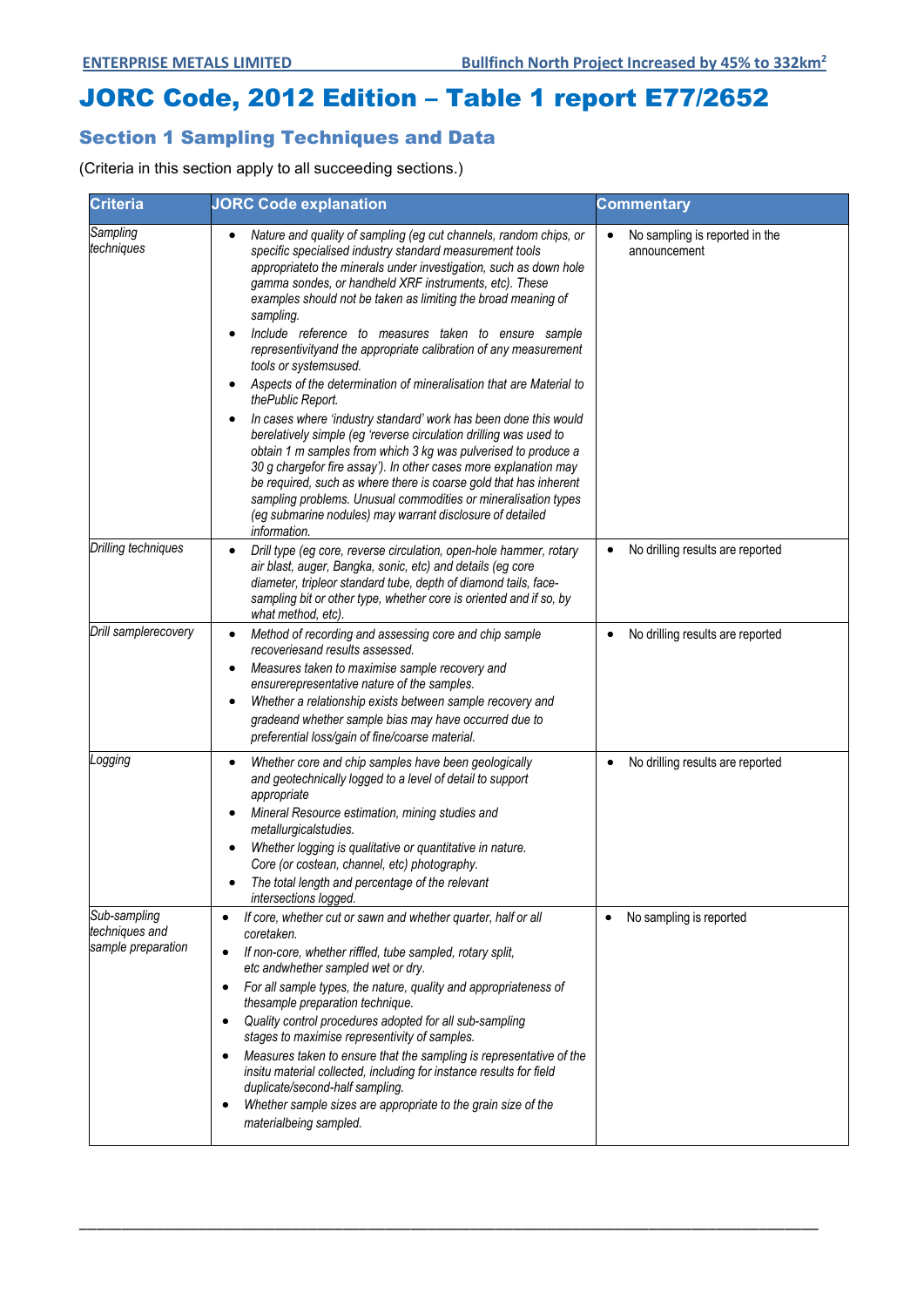

#### **ACN 123 567 073**

| <b>Criteria</b>                                                  | <b>JORC Code explanation</b>                                                                                                                                                                                                                                                                                                                                                                                                                                                                                                                                                                                                  | <b>Commentary</b>                    |
|------------------------------------------------------------------|-------------------------------------------------------------------------------------------------------------------------------------------------------------------------------------------------------------------------------------------------------------------------------------------------------------------------------------------------------------------------------------------------------------------------------------------------------------------------------------------------------------------------------------------------------------------------------------------------------------------------------|--------------------------------------|
| Quality of assay<br>data and<br>laboratory tests                 | The nature, quality and appropriateness of the<br>assaying and laboratory procedures used and whether<br>the technique is consideredpartial or total.<br>For geophysical tools, spectrometers, handheld XRF<br>instruments, etc, the parameters used in determining the<br>analysis including instrument make and model, reading<br>times, calibrations factors applied and their derivation,<br>etc.<br>Nature of quality control procedures adopted (eg<br>standards, blanks, duplicates, external laboratory<br>checks) and whether acceptable levelsof accuracy (ie<br>lack of bias) and precision have been established. | No sampling is reported<br>$\bullet$ |
| Verification of<br>sampling and<br>assaying                      | The verification of significant intersections by either<br>$\bullet$<br>independent oralternative company personnel.<br>The use of twinned holes.<br>$\bullet$<br>Documentation of primary data, data entry<br>$\bullet$<br>procedures, dataverification, data storage<br>(physical and electronic) protocols.<br>Discuss any adjustment to assay data.<br>٠                                                                                                                                                                                                                                                                  | No sampling is reported<br>$\bullet$ |
| Location ofdata<br>points                                        | Accuracy and quality of surveys used to locate drill<br>holes (collar anddown-hole surveys), trenches, mine<br>workings and other locations used in Mineral<br>Resource estimation.<br>Specification of the grid system used.<br>Quality and adequacy of topographic control.<br>٠                                                                                                                                                                                                                                                                                                                                            | No sampling is reported<br>$\bullet$ |
| Data spacing<br>and distribution                                 | Data spacing for reporting of Exploration Results.<br>$\bullet$<br>Whether the data spacing and distribution is sufficient to<br>establish thedegree of geological and grade continuity<br>appropriate for the Mineral Resource and Ore Reserve<br>estimation procedure(s) and classifications applied.<br>Whether sample compositing has been applied.<br>$\bullet$                                                                                                                                                                                                                                                          | No sampling is reported<br>$\bullet$ |
| Orientation of<br>data in relation<br>to geological<br>structure | Whether the orientation of sampling achieves<br>$\bullet$<br>unbiased sampling of possible structures and the<br>extent to which this is known, considering the deposit<br>type.<br>If the relationship between the drilling orientation and the<br>orientation of key mineralised structures is considered to<br>have introduced a sampling bias, this should be assessed<br>and reported if material.                                                                                                                                                                                                                       | No sampling is reported<br>$\bullet$ |
| Samplesecurity                                                   | The measures taken to ensure sample security.                                                                                                                                                                                                                                                                                                                                                                                                                                                                                                                                                                                 | No sampling is reported<br>$\bullet$ |
| <b>Audits orreviews</b>                                          | The results of any audits or reviews of sampling techniques<br>and data.                                                                                                                                                                                                                                                                                                                                                                                                                                                                                                                                                      | No sampling is reported              |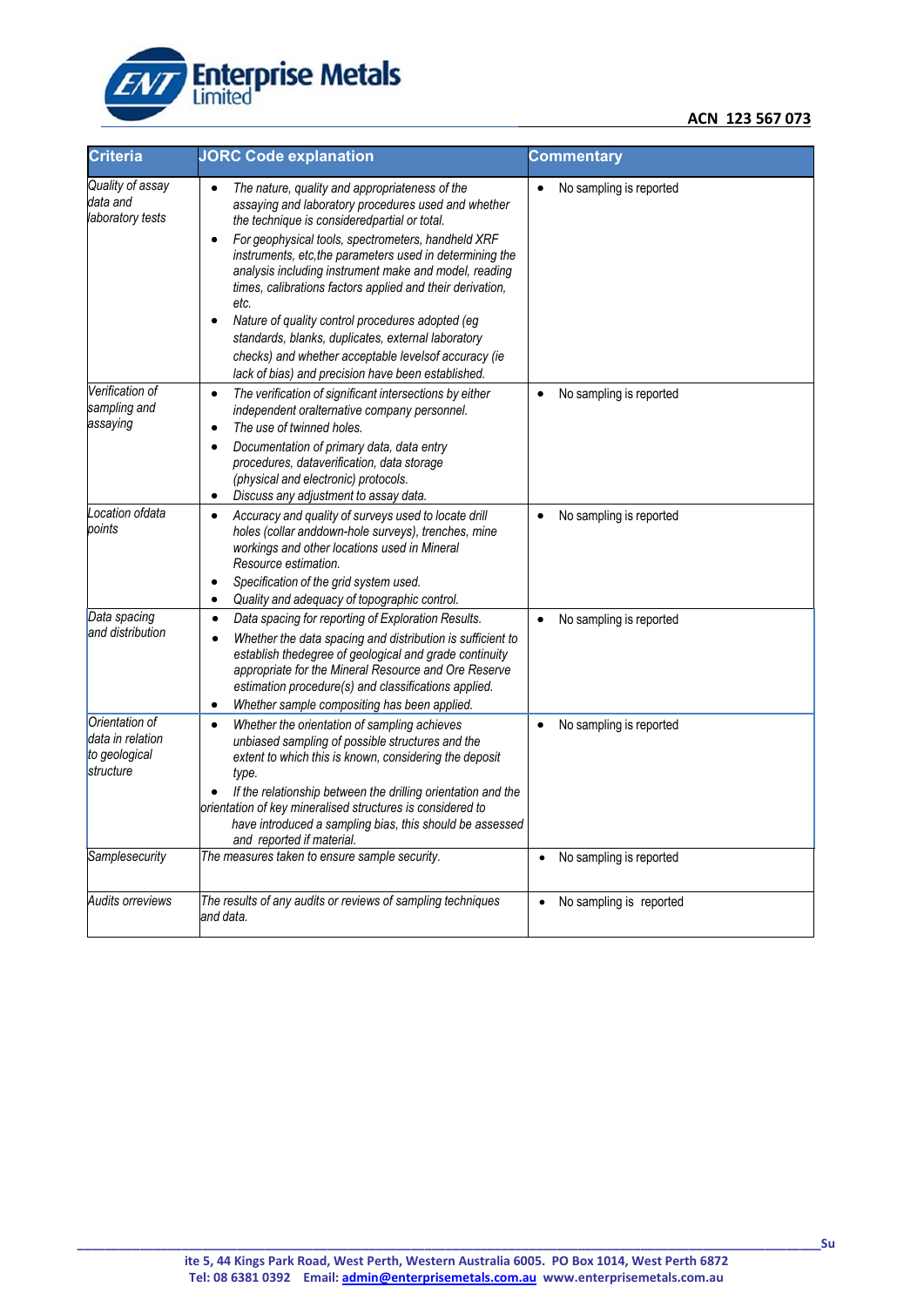## **Section 2 Reporting of Exploration Results**

(Criteria listed in the preceding section also apply to this section.)

| <b>Criteria</b>                                                    | <b>JORC Code explanation</b>                                                                                                                                                                                                                                                                                                                                                                                                                                                                                                                                                                                                                                                                                                                   | <b>Commentary</b>                                                                                                                                                                                                                                                            |
|--------------------------------------------------------------------|------------------------------------------------------------------------------------------------------------------------------------------------------------------------------------------------------------------------------------------------------------------------------------------------------------------------------------------------------------------------------------------------------------------------------------------------------------------------------------------------------------------------------------------------------------------------------------------------------------------------------------------------------------------------------------------------------------------------------------------------|------------------------------------------------------------------------------------------------------------------------------------------------------------------------------------------------------------------------------------------------------------------------------|
| Mineral tenement<br>and land tenure<br>status                      | Type, reference name/number, location and ownership<br>includingagreements or material issues with third parties such<br>as joint ventures, partnerships, overriding royalties, native title<br>interests, historical sites, wilderness or national park and<br>environmental settings.<br>The security of the tenure held at the time of reporting along with<br>٠<br>anyknown impediments to obtaining a licence to operate in the area.                                                                                                                                                                                                                                                                                                     | The tenement details for the<br>E77/2652 are included in the<br>report. NXT1 Pty Ltd is the<br>registered Holder.                                                                                                                                                            |
| Exploration                                                        | Acknowledgment and appraisal of exploration by other parties.<br>٠                                                                                                                                                                                                                                                                                                                                                                                                                                                                                                                                                                                                                                                                             | The report's author has had regard<br>to publicly available information on<br>file in the WAMEX system of the<br>Western Australian Department of<br>Mines, Industry Resources and<br>Safety.<br>A full review of historical exploration<br>data has not yet been completed. |
| Geology                                                            | Deposit type, geological setting and style of mineralisation.<br>$\bullet$                                                                                                                                                                                                                                                                                                                                                                                                                                                                                                                                                                                                                                                                     | Relevant information regarding the<br>$\bullet$<br>geological setting of the Tenement is<br>set out in the report.                                                                                                                                                           |
| Drill hole<br>Information                                          | A summary of all information material to the understanding of the<br>exploration results including a tabulation of the following<br>informationfor all Material drill holes:<br>easting and northing of the drill hole collar<br>$\circ$<br>elevation or RL (Reduced Level - elevation above sea<br>$\circ$<br>level inmetres) of the drill hole collar<br>dip and azimuth of the hole<br>$\circ$<br>down hole length and interception depth<br>$\circ$<br>hole length.<br>$\circ$<br>If the exclusion of this information is justified on the basis that the<br>information is not Material and this exclusion does not detract from<br>the understanding of the report, the Competent Person should<br>clearly explain why this is the case. | No drill hole information is reported                                                                                                                                                                                                                                        |
| Data aggregation<br>methods                                        | In reporting Exploration Results, weighting averaging techniques,<br>maximum and/or minimum grade truncations (eg cutting of high<br>grades) and cut-off grades are usually Material and should be<br>stated.<br>Where aggregate intercepts incorporate short lengths of high<br>grade results and longer lengths of low grade results, the<br>procedure used for such aggregation should be stated and some<br>typical examples ofsuch aggregations should be shown in detail.<br>The assumptions used for any reporting of metal equivalent values<br>should be clearly stated.                                                                                                                                                              | No drill hole information is reported                                                                                                                                                                                                                                        |
| Relationship<br>between<br>mineralisation and<br>intercept lengths | These relationships are particularly important in the reporting of<br>$\bullet$<br><b>Exploration Results.</b><br>If the geometry of the mineralisation with respect to the drill hole angle<br>is known, its nature should be reported.<br>If it is not known and only the down hole lengths are reported, there<br>should be a clear statement to this effect (eg 'down hole length, true<br>width not known').                                                                                                                                                                                                                                                                                                                              | No drill hole information is reported                                                                                                                                                                                                                                        |
| Diagrams                                                           | Appropriate maps and sections (with scales) and tabulations of<br>$\bullet$<br>intercepts should be included for any significant discovery<br>being reported These should include, but not be limited to a<br>plan view of<br>drill hole collar locations and appropriate sectional views.<br>٠                                                                                                                                                                                                                                                                                                                                                                                                                                                | Maps are included in the<br>announcement.                                                                                                                                                                                                                                    |
| <b>Balanced reporting</b>                                          | Where comprehensive reporting of all Exploration Results is not<br>$\bullet$<br>practicable, representative reporting of both low and high grades and/or<br>widths should be practiced to avoid misleading reporting of Exploration<br>Results.                                                                                                                                                                                                                                                                                                                                                                                                                                                                                                | No exploration results are<br>reported                                                                                                                                                                                                                                       |